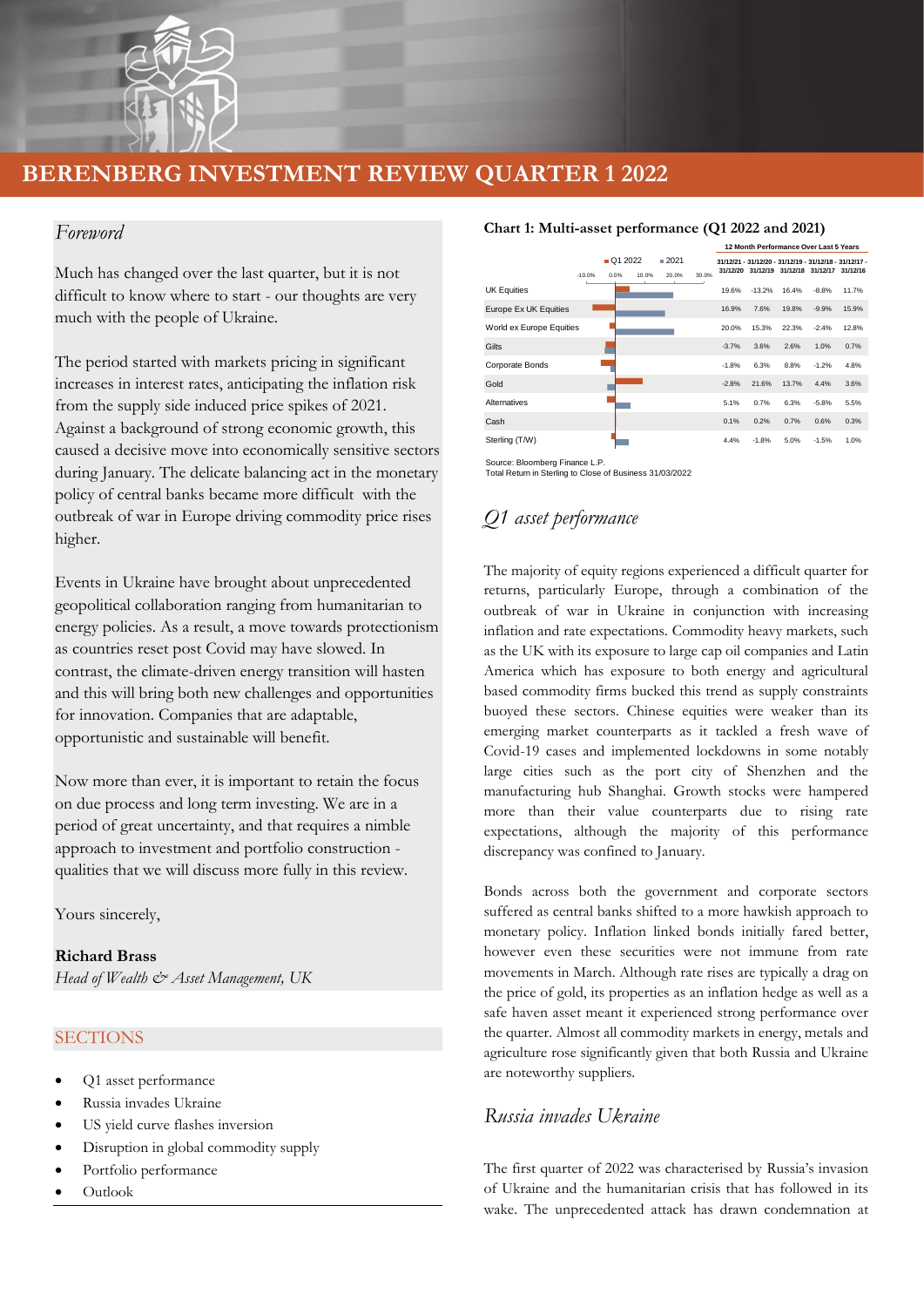

large from the majority of the free world and has potentially led to paradigm shifts in Europe and beyond with regards to defence spending, energy dependence and geopolitical relations.

Much of the developed world has now imposed strict financial sanctions on Russia, which have ranged from imposing restrictions of individuals closely tied to the Kremlin, removing Russian banks from the SWIFT payments system to freezing some 2/3 of the Central Bank of Russia's assets.

The importance of Russia as a provider of energy to the global economy can be seen starkly in financial markets. The price of Brent oil futures rose by over 30% in the wake of the invasion, however prices tempered somewhat as the month of March went by, with prices now sitting a hair over the \$100 mark. What is more of a concern for European nations is its dependence on Russian natural gas. Currently Russian gas makes up c.30% of EU consumption. While neither side has withdrawn from trade of the commodity, it remains a significant overhang as the war continues.

## *US yield curve flashes inversion*

During the initial outbreak of the Russian invasion into Ukraine, investors sought safe haven assets, which saw government bond yields decline. However, investors began to digest the implications of the humanitarian crisis, particularly with regards to commodity prices rising rapidly as a significant portion of global supply was disrupted on the back of sanctions placed on Russia. Before the outbreak of the invasion, the world was already grappling with supply chain and inflationary pressures and this added impulse has only pushed shorter term inflation expectations higher.

Creeping inflation expectations accelerated the already emerging hawkishness of central banks across the global in the first quarter. The Bank of England raised rates twice to 0.75% while the Federal Reserve also notched its first hike of 0.25% and could not rule out 0.5% rate hikes in the future if the inflationary environment did not abate. The trend was similar across most of the developed world, besides Japan where even despite recent supply chain bottlenecks, inflation remains near the 1% level as well as the European Central Bank, which guided markets to rate rises once it has completed its asset purchasing programme.

This culminated in bond yields on government bonds rising across the board, most notably at the shorter end of the spectrum. This has meant the overall yield curve has flattened significantly, with the closely watched spread of US 2 year and 10 year treasuries briefly inverting during the month of March, which has often been associated with upcoming difficult economic conditions.

**Chart 2: US yield curve flattening**



## *Disruption in global commodity supply*

It is not energy commodities alone that have been impacted by the Russian invasion. Russia and Ukraine make up over a quarter of the global wheat supply which has raised concerns over significant inflation in the grain. Ukraine also houses two of the world's leading neon suppliers, which is a critical gas in the production of computer chips – an industry that was already facing notable disruption amid a global shortage and a backlog of orders. However, following the annexation of Crimea in 2014, which sent neon prices up c.600%, global chip manufacturers began implementing contingency plans to utilise other noble gases in the event of further disruption.

Nickel had a particularly volatile March. Prices initially spiked due to Russia making up some 7% of the global supply. This prompted a feed-back loop as it emerged that a large Chinese nickel producer was struggling to cover a large short position by buying up the commodity. At one point in March the price doubled, a move so sharp that the London Metal Exchange had to suspend trading in the asset.





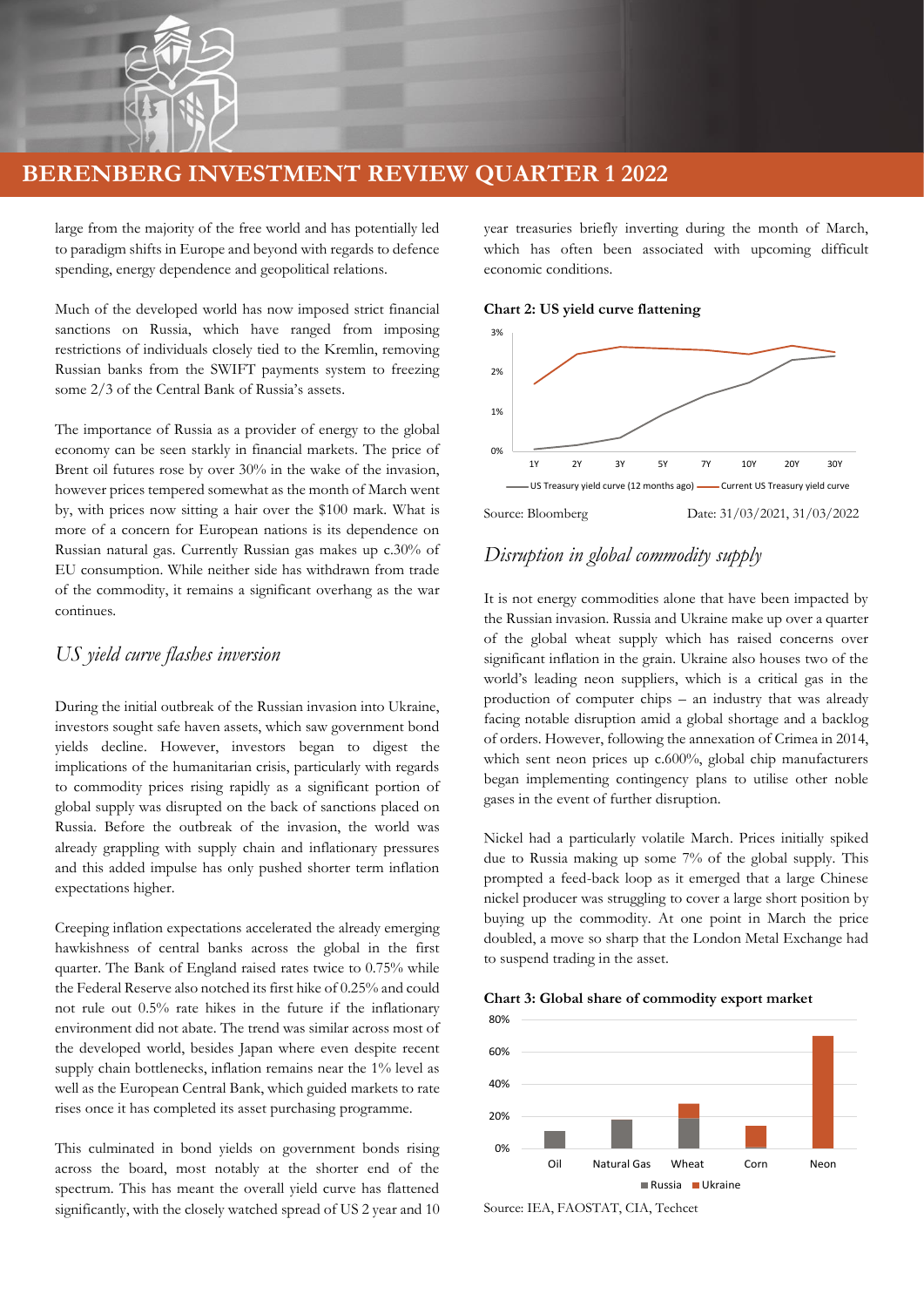

## *Portfolio Review*

The 1<sup>st</sup> quarter of 2022 started with inflation and interest rate pressures, against a strong economic growth background which resulted in a rapid snap back in relative performance for the value equity style, relative to quality growth. The rotation lasted barely a month but was damaging to our relative performance. Following this, all eyes focused on Ukraine and the atrocities unfolding there. As markets became accustomed to the outbreak of war, attention began to revert to fundamentals once again meaning February and March performance for our strategies was better. For the quarter however, absolute returns were negative as were relative returns. The main detractors were in equity selection, but these effects have already started to reverse.

We remain marginally overweight in equities, but our optimism has flagged, resulting in us drawing in our horns a little. During the quarter we increased our value-cyclical exposure at the margin by increasing  $-$  and then taking a quick profit on  $$ exposure to Latin American equities. We exited Nasdaq, a Multi Strategy hedge fund and Mortgage-Backed securities. Overall we reduced equities by a few percent.

### *Outlook*

Whilst the underlying growth outlook is good and has many supports, there are significant risks building. The war in Ukraine has exacerbated a number of issues which were already of concern. Supply shortages are not getting much better and have indeed expanded to other sectors, pushing up inflation in areas like soft commodities. Likewise, continued sanctions are aggravating already significant inflation in energy prices. Markets are beginning to consider that the longer this goes on, the more damage it will inflict on economic growth. To be sure, we don't think this has reached a critical stage yet, but our economists have downgraded our global economic growth forecasts. The US is likely to grow 0.5% less than previously expected in 2022 whilst the cut to Europe is 1.1%. However, we still expect both regions to grow well in 2022 and recover in 2023.

Similarly our economists have increased our inflation forecasts – in the US by 1.2% and Europe by 2.8%. Many people have excess savings to cushion these price increases, but of course many – who would otherwise have a high propensity to consume – do not. These increases reflect the situation in Ukraine, but underlying them are special factors from 2021 which have yet to fully unwind.

Naturally the implication is that interest rates and yields will continue to rise. Central banks need to increase interest rates from the very low levels they are at, but if inflation is a supply side issue (labour and primary and intermediate goods) then rate hikes will only work so well before demand is curtailed. Bond markets appear to have already sussed this, which can be witnessed in the above comments on the yield curve flattening. Perhaps other interpretations are the pricing of success in curtailing inflation and the short end of the bond market reaching equilibrium on where the natural rate of interest is assumed to be.

Where this leaves asset allocation is difficult to call. Certainly the outlook for the bond market appears poor, but should inflation become demand destructive, this would presumably cause markets to reprice expected interest rate increases from the Federal Reserve. For equities, it is notable that earnings estimate revisions are flat to negative for all sectors except materials and energy. This likely reflects caution on the part of analysts.

Our expectation is that the current situation is temporary and that by the end of the year a more stable growth environment will have emerged. Naturally a lot depends on unknowns with regard to Russia / Ukraine, hence we are adopting a more cautious stance than previously.

#### *Authors*

#### **Richard Garland, CFA**

Senior Portfolio Manager, Wealth & Asset Management UK [richard.garland@berenberg.com](mailto:richard.garland@berenberg.com)

#### **William Thomas**

Investment Analyst, Wealth & Asset Management UK [william.thomas@berenberg.com](mailto:william.thomas@berenberg.com)

#### **Data Sources**

| UK Equities                        | MSCI UK Net Total Return Local Index                       |  |  |  |  |
|------------------------------------|------------------------------------------------------------|--|--|--|--|
| Europe Ex UK<br>Equities           | MSCI Daily Net Total Return Europe Ex UK Euro              |  |  |  |  |
| World ex<br><b>Europe Equities</b> | MSCI ACWI ex Europe Net Total Return USD Index             |  |  |  |  |
| Gilts                              | IBOXX GBP GILT TR 5-7                                      |  |  |  |  |
| Corporate<br>Bonds                 | <b>IBOXX GBP CRP TR 5-7</b>                                |  |  |  |  |
| Gold                               | Gold USD Unhedged                                          |  |  |  |  |
| Alternatives                       | Hedge Fund Research HFRU Hedge Fund Composite GBP<br>Index |  |  |  |  |